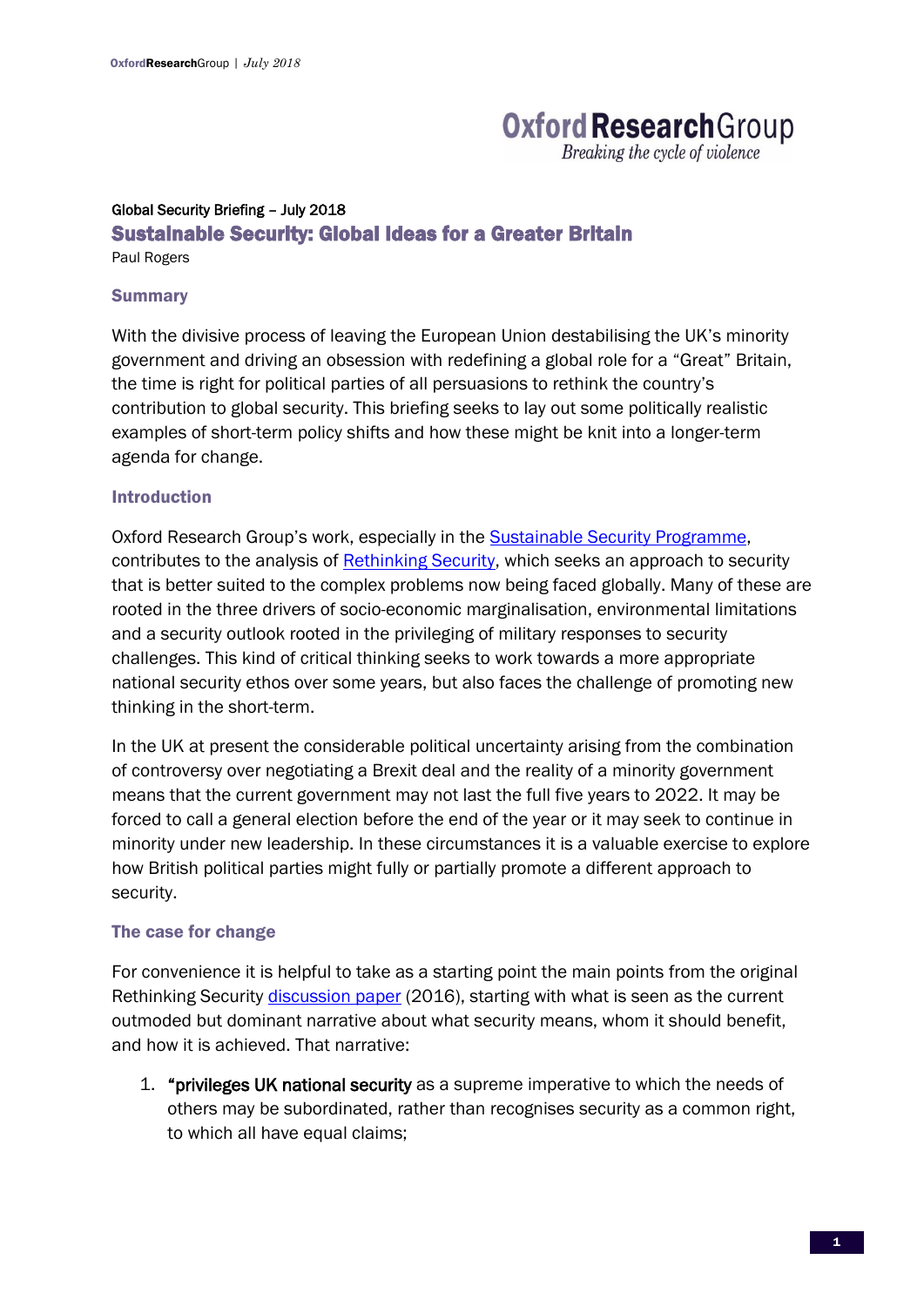- 2. aims to advance 'national interests' defined by the political establishment, including corporate business interests and UK 'world power' status, and so dissociates the practice of security from the needs of people in their communities;
- 3. assumes a short-term outlook and presents physical threats as the main risks, largely overlooking the long-term drivers of insecurity; and
- 4. proposes to respond by extending control over the strategic environment, achieved principally through offensive military capabilities, a superpower alliance, and restrictions on civil liberties." (emphasis in the original in this and later quotations)

In spite of the many security problems of recent years, including Afghanistan, Iraq, Libya and Syria, there is little evidence of any fundamental rethinking, nor of much strategic emphasis on long-term problems such as marginalisation, climate change, resource scarcity or weapons proliferation, not least because of:

- 1. "The dominance of the narrative by a small and exclusive group, composed of a social elite, to the general exclusion of other voices;
- 2. the disproportionate influence of business interests on the policymaking process, particularly the preference shown to the arms industry;
- 3. institutional inertia and political calculations inclined to dismiss alternative approaches;
- 4. the preference of values associated with hegemonic masculinity, which reduces the discourse to a calculus of threats and coercive responses, at the expense of a comprehensive conversation about the social and ecological conditions of security; and
- 5. a discourse abstracted from its real-life impacts, as experienced by people around the world who are affected by the decisions of Western states."

The rethinking security paper goes on to propose four principles of security as practice:

- 1. "Security as freedom. Security may be understood as a shared freedom from fear and want, and the freedom to live in dignity. It implies social and ecological health rather than the absence of risk.
- 2. Security as a common right. A commitment to commonality is imperative; security should not, and usually cannot, be gained by one group of people at others' expense. Accordingly, security rests on solidarity rather than dominance – in standing with others rather than over them.
- 3. Security as a patient practice. Security grows or withers according to how inclusive and just society is, and how socially and ecologically responsible we are. It cannot be coerced into being.
- 4. Security as a shared responsibility. Security is a common responsibility; its challenges belong to all of us. The continuing deterioration of security worldwide testifies against entrusting our common well-being to a self-selected group of powerful states."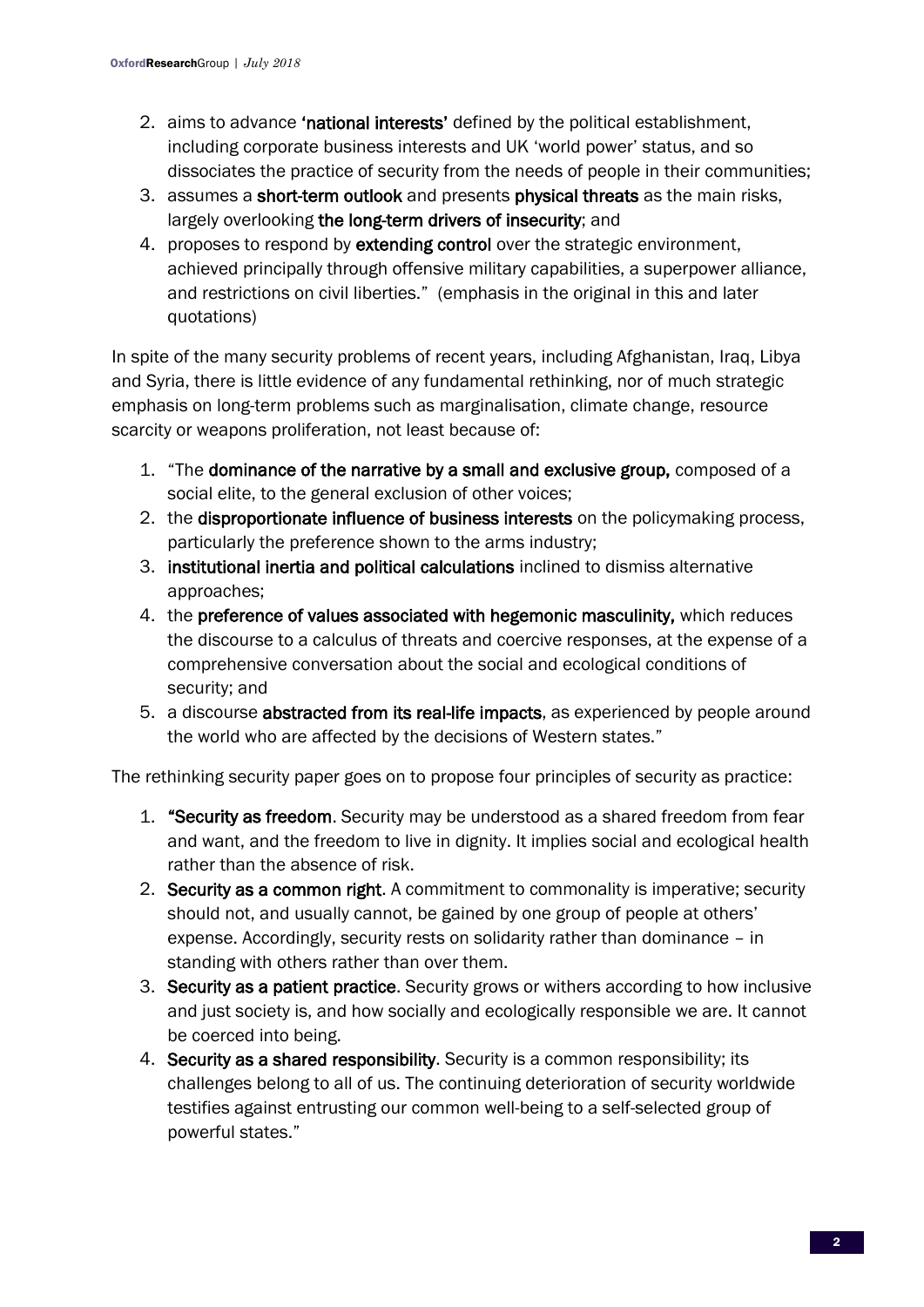For the Rethinking Security group the priorities to be addressed follow on from earlier studies, not least by Oxford Research Group's seminal 2006 paper, *[Global Responses to](https://www.oxfordresearchgroup.org.uk/global-responses-to-global-threats-sustainable-security-for-the-21st-century)  [Global Threats: Sustainable Security for the 21](https://www.oxfordresearchgroup.org.uk/global-responses-to-global-threats-sustainable-security-for-the-21st-century)st Century,* with its emphasis on inequality and progressive marginalisation, climate disruption and militarism, the latter so often leading to the early recourse to military intervention.

Instead of the current security paradigm, what should instead be proposed is a progressive change to far greater concentration in addressing these underlying drivers of conflict. However, this leads on to the key question: is it actually possible to address such a radical change in policy within the confines of a short and intense period such as a general election campaign or change of leadership?

# Some home truths

The problem goes further than this in that within the United Kingdom there remains a national narrative based on an enduring cultural belief in great power status, with emphasis on the "great". This may well be anachronistic over half-a-century after the end of empire but the use of military power is still taken to be the primary means of holding on to that lost "greatness", not least through being one of only a handful of states retaining nuclear weapons. This helps ensure that "defence" is very widely taken as synonymous with military strength, and it has proved difficult to counter this narrative in the short term.

Even so, there are two immediate arguments that can be used by any political party of whatever persuasion that might advocate a different approach. These are the abject failure of recent British military interventions and persistent problems with the management of the UK military procurement system.

On the former, the three main examples are Afghanistan, Iraq and Libya, all of which have contrived to increase insecurity in the countries in question while leading to the deaths of hundreds of thousands of people and the displacement of millions. Moreover, even insecurity within the United Kingdom is reported by the security agencies to be as high as ever. Significantly, any criticism along these lines is not strictly party-political since the Afghan and Iraqi interventions began under a Labour government and the Libya campaign was waged under a Conservative/Liberal Democrat coalition.

On the second issue as outlined above, the military-industrial-bureaucratic complex rarely figures in political debate except in the specific field of controversial arms exports but its recent record is little short of appalling. Two of the better known recent examples are the Royal Navy's entire fleet of six front-line air defence destroyers (the Type 45 *Daring-*class) having fundamental defects which render them unable to function for long periods, and the decade-long gap in the RAF's long range maritime patrol capabilities following the Nimrod MRA4 debacle in 2010.

They are now followed by five more projects identified by the independent [Infrastructure](https://assets.publishing.service.gov.uk/government/uploads/system/uploads/attachment_data/file/721978/IPA_Annual_Report_2018__2_.pdf)  [Projects Authority](https://assets.publishing.service.gov.uk/government/uploads/system/uploads/attachment_data/file/721978/IPA_Annual_Report_2018__2_.pdf) earlier this month as "unachievable and requiring reassessment". Four of these are new for 2018 – the *Astute*-class submarine programme, the Marshall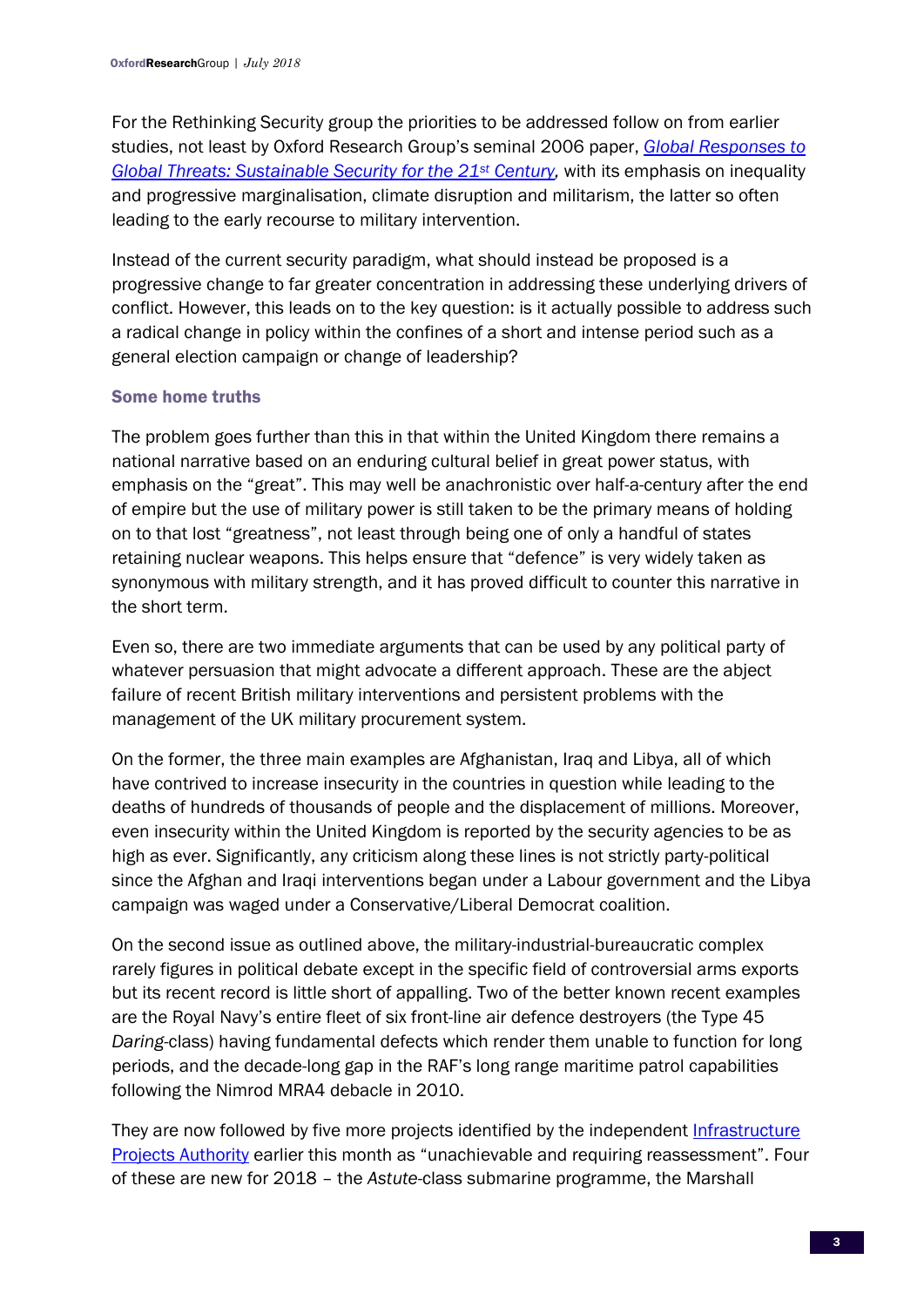military air-traffic control system, the Protector armed drone programme and the Warrior armoured vehicle upgrade, with these joining the 2017-listed naval nuclear reactor core programme. Together these projects come in at £15.6 billion, but the IPA reports yet another thirteen MoD projects where the "successful delivery of the project is in doubt".

Such acute, costly and widespread failings in the major equipment development and procurement process provide a powerful counter-argument within the Conservative government to the current Secretary of State for Defence's campaign to significantly expand the MoD's budget. This is one reason why the current Modernising Defence Programme remains paralysed after a year of wrangling.

# Marketing positive change

The combination of failed wars and a cosy military-industrial-bureaucratic complex that is evidently not fit for purpose are both facets of UK defence policy that can readily be used by a party or parties interested in campaigning for changed defence policies, no matter how much mainstream parties normally avoid this in the UK political system. Even so, what amounts to negative campaigning is likely to have little impact unless it is in the context of advocating a different way of promoting security, a way that acknowledges that vexed issue of the desire for "greatness".

The challenge here is starting to redefine "great" within the heated confines of short-term political change, but there are two broad areas in which this might be done, one relating to more traditional security elements and the other presenting a positive and attractive view of a different national perception of security. Each can be illustrated with examples that illustrate the kind of approach that can be adopted to change the agenda of the debate.

On the more traditional elements there are four obvious candidates:

- Prioritise the UK's commitment to the United Nations and all its agencies. Argue for the UK to play a core role in the expansion of UN peacekeeping capabilities, including the establishment of a standing force, and commit a significant part of UK military forces to this, equipping and training them as necessary.
- Pledge to reverse recent cuts to Foreign and Commonwealth Office (FCO) budgets and their impact on the diplomatic service, and expand the FCO's resources in the areas of dialogue, mediation and conflict resolution.
- Expand UK military capabilities for providing emergency relief in responses to natural and other disasters, including epidemics. Given the RAF and Royal Navy/Fleet Auxiliary advantages in global logistics and the Army's advantages in engineering and healthcare, these may be built into existing capacities even while resourcing a more efficient civilian capability to "project" humanitarian assistance.
- Place more emphasis on a positive UK role in arms control, not least in the areas of biological and chemical weapons, but also supporting the long-term aim of a UN Nuclear Weapons Convention.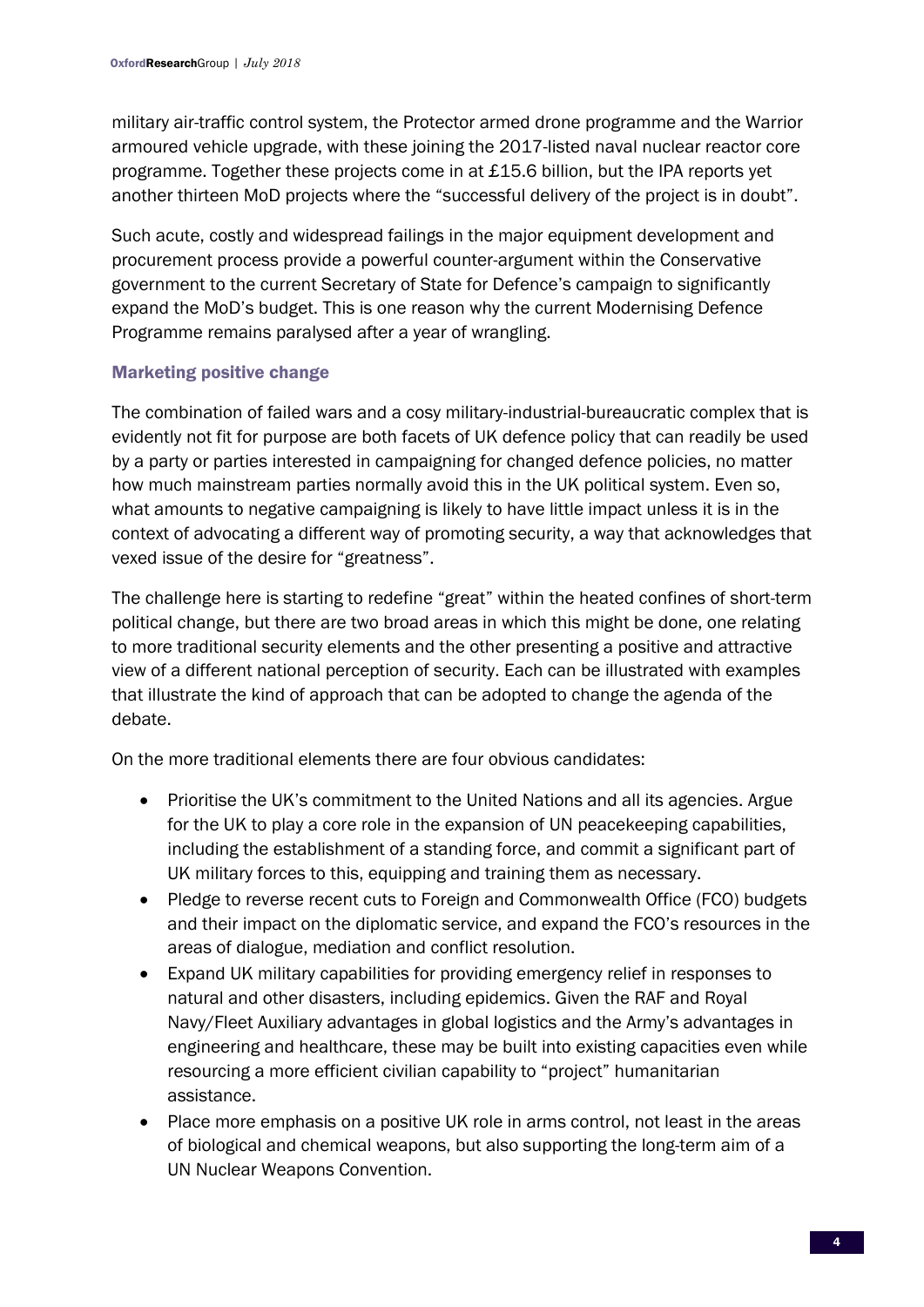In looking at the much wider conception of security, not least with a focus on environmental limits and marginalisation, among the new commitments could be:

- Greatly expand the UK commitment to global environmental understanding supported by world-class research. Thus, the UK could greatly expand climate, oceanographic and polar research, including filling any emerging gaps in US capabilities resulting from Trump's policies. The budget of the Met Office's Hadley Centre on Climate Change could be doubled over four years and on polar and oceanographic research the *Sir David Attenborough* could be the first of several ships of this size and capability.
- Expand support for renewable energy research and development and couple this with public investment and diverse fiscal measures to move rapidly towards a zero-carbon economy. Utilise Britain's abundance of renewable energy resources and make it clear that the UK under a new government will exceed the Paris targets and work persistently with other states to ensure that this expands to a global commitment.
- Make inequality a core concern of the Department for International Development (DfID) and also of departments concerned with international trade. Within the DfID budget put more emphasis on aiding countries in the Global South to accelerate their use of low carbon technologies and expand their use of renewable energy resources.

The point about this is that they are **examples**; rather than massive shifts they are incremental and achievable changes but all point in the similar direction of a different kind of internationalism based on a different interpretation of security. Put together, they represent a substantially different approach to the norm, which leads to the question of joined-up implementation in the longer term.

# A Ministry for Peace?

One proposal has been for the UK to have a specific government department concerned with the cross-departmental advocacy of a new approach to security. The Sustainable Security Programme has argued for some time that this ought to be the responsibility of a 'super-minister' for international affairs who would coordinate the FCO, MoD and DFID towards a joined-up approach to security. In the particular area of arms control and disarmament this did exist as a "Minister for Disarmament" back in the 1960s but a detailed and thoughtful [new study](http://www.conscienceonline.org.uk/minister-for-peace-and-disarmament/) by ORG fellow Tim Street for *Conscience* develops this much more broadly in the context of the Labour Party's proposal for a Minister of Peace and Disarmament.

Some of the disadvantages are obvious, including the vested interests of particular ministries and the even greater vested interests of the powerful arms industry lobby. It is also easy to see how such a department might be parcelled off into a concern with arms